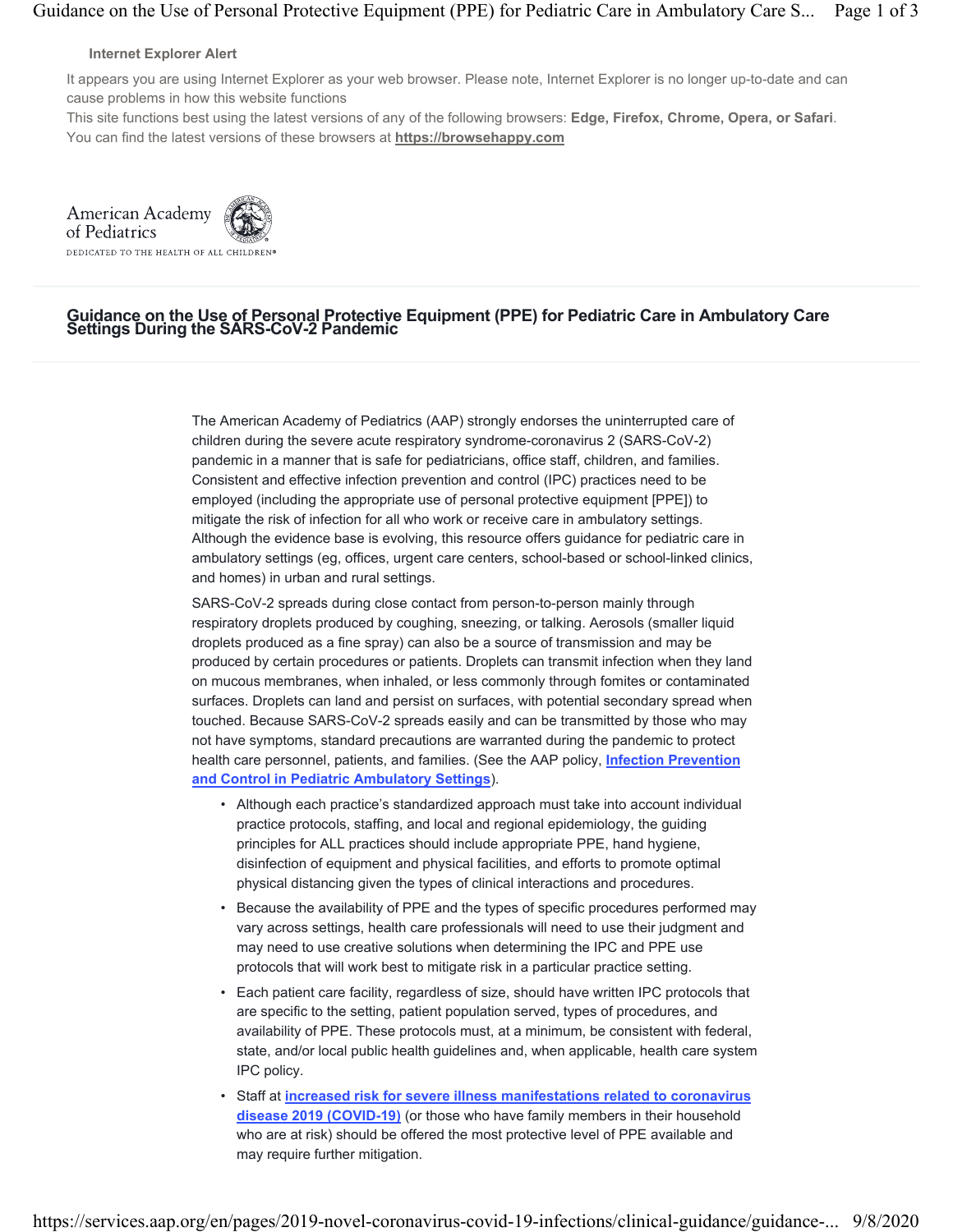- **Hand hygiene** for staff, patients, and families is a foundational component of IPC and sound medical practice.
- Staff should be trained on the expected use of PPE including face coverings, standard procedure masks, N95 masks, protective eye wear (goggles, face shields), gloves, and gowns for various care scenarios, taking local public health mandates into account. Fit testing of N95 masks is critical to ensure their provision of a higher level of protection. PPE **donning and doffing procedures** should be reviewed and practiced.

#### **PPE and Risk Mitigation Strategies**

- **PPE Supply**: The lack of reliable access to medical-grade PPE is a concern and may limit clinical services that can be safely provided. Guidance regarding the extended use, reuse, sanitizing, and disposal of PPE should be covered by the facility's plan. Certain cloth face masks may provide protection similar to that of surgical masks. The public can use cloth face coverings and social distancing to improve infection protection. If PPE is in short supply, **surgical masks and N95 respirators should be reserved for health care personnel**.
- **PPE Reuse**: Certain PPE may be reused if **cleaned/sanitized** between patients, such as face shields, goggles, and glasses. Masks, eye protection, and gowns may be used all day if not soiled or contaminated. These items might be able to be sanitized at the end of the day and reused. Gloves should be changed with each patient. Decontamination/sterilization of non–cellulose-based N95 respirator masks should be considered during times of limited supply or for future stockpiling purposes.
- **Risk Mitigation**: In addition to PPE, other IPC measures, including equipment and facility disinfection and engineering controls such as physical barriers (sneeze/cough guards), defined routes for patient flow, increased ventilation and rate of air circulation, and use of high-efficiency air filters, are also important in developing ambulatory practice IPC protocols. (See information from the **Occupational Safety and Health Administration**).

## **Aerosol-generating procedures (AGPs)**

- Aerosolizing-generating procedures (AGPs) are those that produce smaller respiratory droplets at higher concentrations, thereby increasing the risk for transmission to people in proximity to the patient. Higher levels of PPE are necessary for the protection of those treating patients more likely to aerosolize respiratory secretions and/or when performing an AGP.
- **High-risk AGPs and Patients**: High-risk AGPs include procedures that instrument the larynx or trachea (bronchoscopy, laryngoscopy, endotracheal intubation, insertion of a laryngeal mask airway) and those that assist ventilation (noninvasive ventilation including bag-mask, bilevel positive airway pressure [BIPAP] and continuous positive airway pressure [CPAP], cardiopulmonary resuscitation [CPR]). Use of a nebulizer for medication administration and spirometry may also be AGPs. Patients with a tracheostomy are believed to be high risk for aerosolization of secretions. Sputum induction/cough assist procedures are also considered high-risk AGPs.
- **Other Considerations**: When performing procedures that could produce spit, tears, or a gag or cough (such as immunizations, injections, oral examinations, or fluoride varnish application), health care personnel may consider increasing their level of PPE. Presently, there are no data defining the transmission risk associated with these procedures.

|                                                      | PPE USE TO MITIGATE RISK TO HEALTH CARE PERSONNEL |                                            |                             |                                     |             |          |  |  |  |  |
|------------------------------------------------------|---------------------------------------------------|--------------------------------------------|-----------------------------|-------------------------------------|-------------|----------|--|--|--|--|
| Routine Well-Child Care,<br>Noninfectious Acute Care |                                                   | but Negative PCR Test or<br>Unknown Status | COVID-19-Compatible Illness | COVID-19 Confirmed or AGP Procedure |             |          |  |  |  |  |
| Eve                                                  | Face Mask*<br>Eve                                 |                                            | Face Mask*                  | Eve                                 | Fitted N-95 | Gown and |  |  |  |  |

https://services.aap.org/en/pages/2019-novel-coronavirus-covid-19-infections/clinical-guidance/guidance-... 9/8/2020